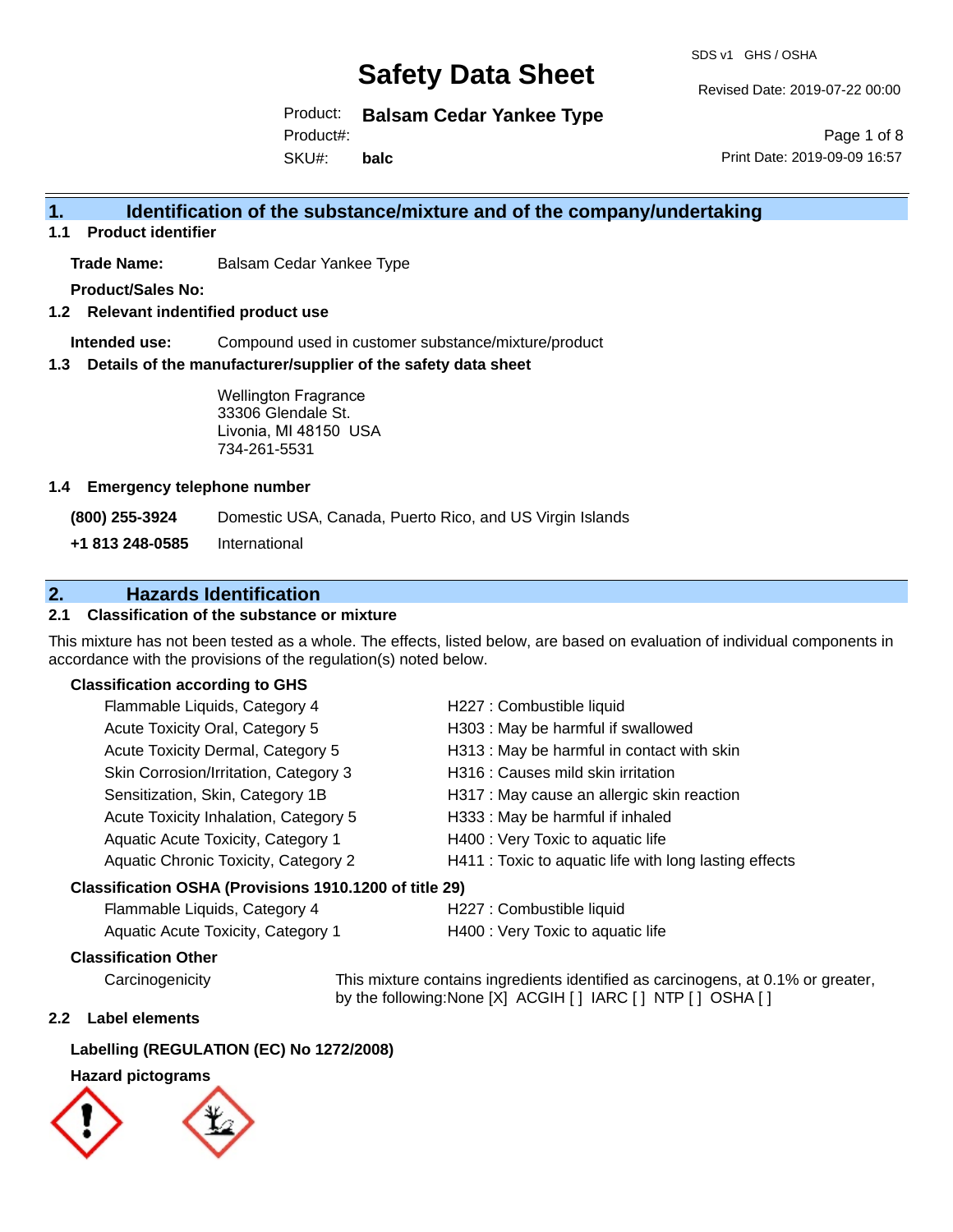#### SDS v1 GHS / OSHA

## **Safety Data Sheet**

Product: **Balsam Cedar Yankee Type**

Product#:

SKU#: **balc** Page 2 of 8

Revised Date: 2019-07-22 00:00

Print Date: 2019-09-09 16:57

| <b>Signal Word: Warning</b>     |                                                                                                                                       |
|---------------------------------|---------------------------------------------------------------------------------------------------------------------------------------|
| <b>Hazard statments</b>         |                                                                                                                                       |
| H <sub>227</sub>                | Combustible liquid                                                                                                                    |
| H303                            | May be harmful if swallowed                                                                                                           |
| H313                            | May be harmful in contact with skin                                                                                                   |
| H316                            | Causes mild skin irritation                                                                                                           |
| H317                            | May cause an allergic skin reaction                                                                                                   |
| H333                            | May be harmful if inhaled                                                                                                             |
| H400                            | Very Toxic to aquatic life                                                                                                            |
| H411                            | Toxic to aquatic life with long lasting effects                                                                                       |
| <b>Precautionary Statements</b> |                                                                                                                                       |
| <b>Prevention:</b>              |                                                                                                                                       |
| P <sub>235</sub>                | Keep cool                                                                                                                             |
| P <sub>272</sub>                | Contaminated work clothing should not be allowed out of the workplace                                                                 |
| P <sub>273</sub>                | Avoid release to the environment                                                                                                      |
| <b>Response:</b>                |                                                                                                                                       |
| $P302 + P352$                   | IF ON SKIN: Wash with soap and water                                                                                                  |
| $P304 + P312$                   | IF INHALED: Call a POISON CENTER or doctor/physician if you feel unwell                                                               |
| P312                            | Call a POISON CENTER or doctor/physician if you feel unwell                                                                           |
| $P333 + P313$                   | If skin irritation or a rash occurs: Get medical advice/attention                                                                     |
| P363                            | Wash contaminated clothing before reuse                                                                                               |
| P370 + P378                     | In case of fire: Use Carbon dioxide (CO2), Dry chemical, or Foam for extinction. Do not use<br>a direct water jet on burning material |
| P391                            | <b>Collect Spillage</b>                                                                                                               |
| Other Hazarde                   |                                                                                                                                       |

**2.3 Other Hazards**

#### **no data available**

### **3. Composition/Information on Ingredients**

#### **3.1 Mixtures**

This product is a complex mixture of ingredients, which contains among others the following substance(s), presenting a health or environmental hazard within the meaning of the UN Globally Harmonized System of Classification and Labeling of Chemicals (GHS):

| CAS#<br>Ingredient     | EC#                            | Conc.<br>Range | <b>GHS Classification</b> |
|------------------------|--------------------------------|----------------|---------------------------|
| 120-51-4               | 204-402-9                      | $50 - 60 %$    | H302; H313; H400; H411    |
| <b>Benzyl Benzoate</b> |                                |                |                           |
| 125-12-2               | 204-727-6                      | $10 - 20 %$    | H227; H316; H401          |
| Isobornyl acetate      |                                |                |                           |
| 32210-23-4             | 250-954-9                      | $2 - 5%$       | H303; H317; H401          |
|                        | 4-tert-Butylcyclohexyl acetate |                |                           |
| 1222-05-5              | 214-946-9                      | $2 - 5%$       | H316; H400; H410          |
|                        | Hexamethylindanopyran          |                |                           |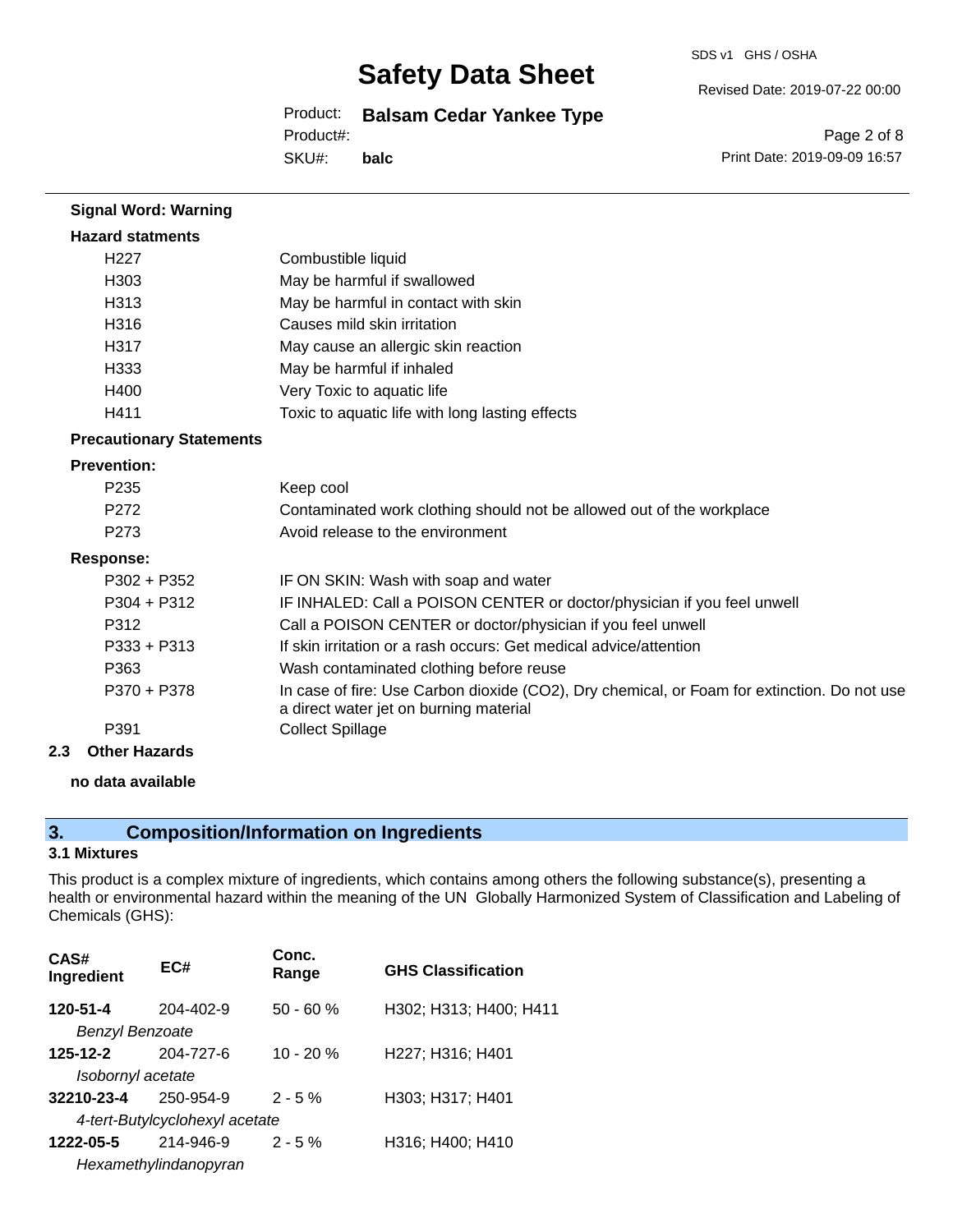SDS v1 GHS / OSHA

Revised Date: 2019-07-22 00:00

### Product: **Balsam Cedar Yankee Type**

Product#:

SKU#: **balc**

Page 3 of 8 Print Date: 2019-09-09 16:57

| CAS#<br>Ingredient     | EC#                             | Conc.<br>Range                                           | <b>GHS Classification</b>                                                                                                                                                                                                                                                                                                                                                         |
|------------------------|---------------------------------|----------------------------------------------------------|-----------------------------------------------------------------------------------------------------------------------------------------------------------------------------------------------------------------------------------------------------------------------------------------------------------------------------------------------------------------------------------|
| 2756-56-1              | 220-410-5                       | $2 - 5%$                                                 | H316; H401                                                                                                                                                                                                                                                                                                                                                                        |
|                        | Isobornyl propionate            |                                                          |                                                                                                                                                                                                                                                                                                                                                                                   |
| 115-95-7               | 204-116-4                       | $1 - 2 \%$                                               | H227; H315; H317; H320; H402                                                                                                                                                                                                                                                                                                                                                      |
| <b>Linalyl Acetate</b> |                                 |                                                          |                                                                                                                                                                                                                                                                                                                                                                                   |
| 68737-61-1             | 272-113-5                       | $1 - 2 \%$                                               | H227; H303; H313; H315; H317; H401;                                                                                                                                                                                                                                                                                                                                               |
|                        | Dimethyltetrahydro Benzaldehyde |                                                          | H411                                                                                                                                                                                                                                                                                                                                                                              |
| 4940-11-8              | 225-582-5                       | $1 - 2%$                                                 | H302; H401                                                                                                                                                                                                                                                                                                                                                                        |
| <b>Ethyl Maltol</b>    |                                 |                                                          |                                                                                                                                                                                                                                                                                                                                                                                   |
| 78-70-6                | 201-134-4                       | $1 - 2 \%$                                               | H227; H303; H315; H317; H319; H402                                                                                                                                                                                                                                                                                                                                                |
| Linalool               |                                 |                                                          |                                                                                                                                                                                                                                                                                                                                                                                   |
| $91 - 64 - 5$          | 202-086-7                       | $1 - 2%$                                                 | H302; H317; H402                                                                                                                                                                                                                                                                                                                                                                  |
| Coumarin               |                                 |                                                          |                                                                                                                                                                                                                                                                                                                                                                                   |
| 101-48-4               | 202-945-6                       | $1 - 2 \%$                                               | H227; H303; H316; H319; H402; H412                                                                                                                                                                                                                                                                                                                                                |
|                        |                                 | PHENYLACETALDEHYDE DIMETHYL ACETAL                       |                                                                                                                                                                                                                                                                                                                                                                                   |
| 13466-78-9             | 236-719-3                       | $0.1 - 1.0 \%$                                           | H226; H303; H304; H315; H317; H400;                                                                                                                                                                                                                                                                                                                                               |
| delta-3-Carene         |                                 |                                                          | H410                                                                                                                                                                                                                                                                                                                                                                              |
|                        |                                 | See Section 16 for full text of GHS classification codes |                                                                                                                                                                                                                                                                                                                                                                                   |
|                        |                                 |                                                          | $\bigcap$ $\bigcap$ $\bigcap$ $\bigcap$ $\bigcap$ $\bigcap$ $\bigcap$ $\bigcap$ $\bigcap$ $\bigcap$ $\bigcap$ $\bigcap$ $\bigcap$ $\bigcap$ $\bigcap$ $\bigcap$ $\bigcap$ $\bigcap$ $\bigcap$ $\bigcap$ $\bigcap$ $\bigcap$ $\bigcap$ $\bigcap$ $\bigcap$ $\bigcap$ $\bigcap$ $\bigcap$ $\bigcap$ $\bigcap$ $\bigcap$ $\bigcap$ $\bigcap$ $\bigcap$ $\bigcap$ $\bigcap$ $\bigcap$ |

See Section 16 for full text of GHS classification codes which where not shown in section 2

Total Hydrocarbon Content (%  $w/w$ ) = 2.65

**4.1 Description of first aid measures**

#### **4. First Aid Measures**

| 4.1 Description of first ald measures                                             |                                                                                                               |
|-----------------------------------------------------------------------------------|---------------------------------------------------------------------------------------------------------------|
| Inhalation:                                                                       | Remove from exposure site to fresh air and keep at rest.<br>Obtain medical advice.                            |
| <b>Eye Exposure:</b>                                                              | Flush immediately with water for at least 15 minutes.<br>Contact physician if symptoms persist.               |
| <b>Skin Exposure:</b>                                                             | Remove contaminated clothes. Wash thoroughly with water (and soap).<br>Contact physician if symptoms persist. |
| Ingestion:<br>4.2 Most important symptoms and effects, both acute and delayed     | Rinse mouth with water and obtain medical advice.                                                             |
| <b>Symptoms:</b>                                                                  | no data available                                                                                             |
| Risks:                                                                            | Refer to Section 2.2 "Hazard Statements"                                                                      |
| Indication of any immediate medical attention and special treatment needed<br>4.3 |                                                                                                               |
| Treatment:                                                                        | Refer to Section 2.2 "Response"                                                                               |

| 5. | <b>Fire-Fighting measures</b> |  |
|----|-------------------------------|--|
|    |                               |  |

## **5.1 Extinguishing media**

| Suitable:  | Carbon dioxide (CO2), Dry chemical, Foam          |
|------------|---------------------------------------------------|
| Unsuitable | Do not use a direct water jet on burning material |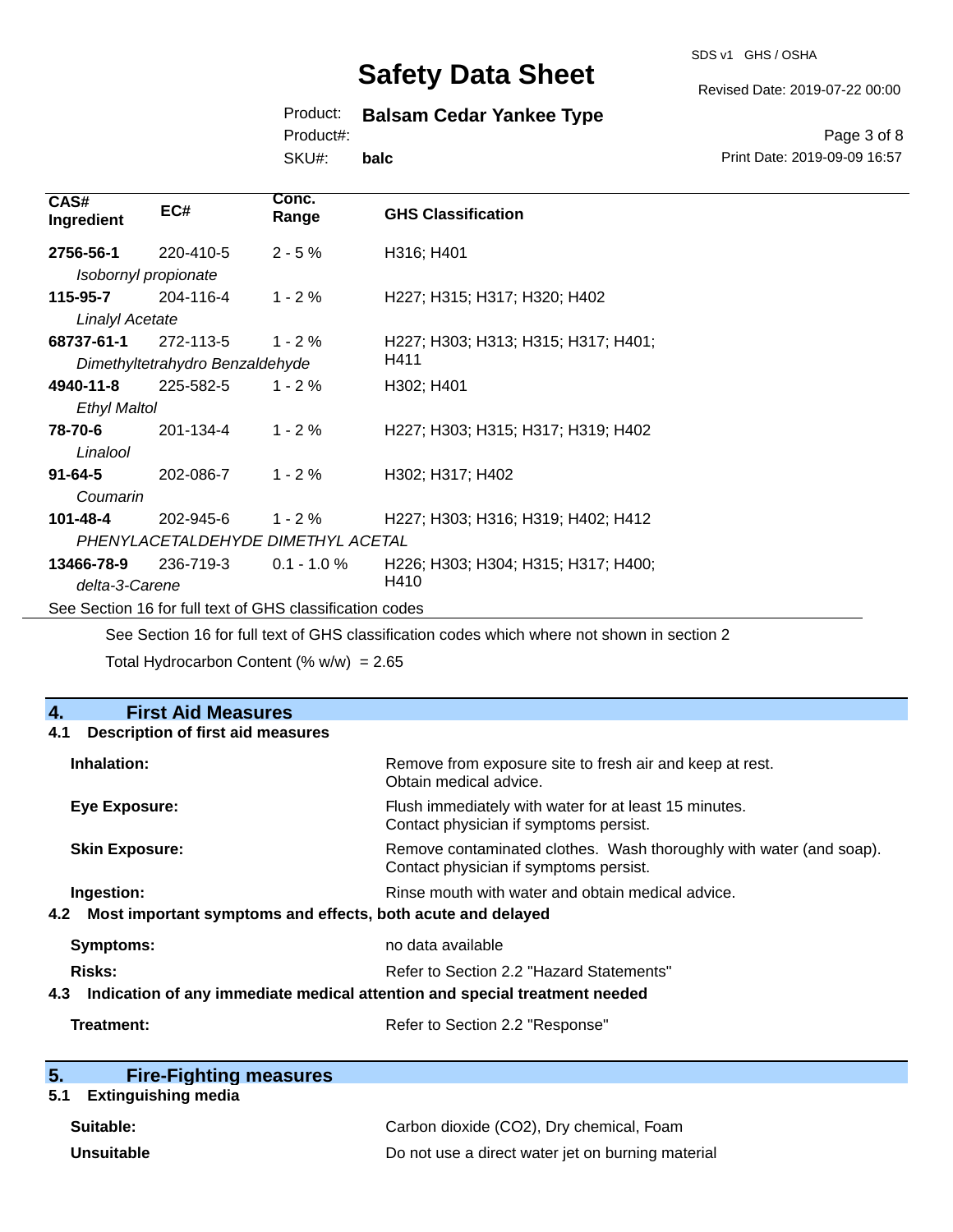SDS v1 GHS / OSHA

Revised Date: 2019-07-22 00:00

#### Product: **Balsam Cedar Yankee Type**

SKU#: Product#: **balc**

Page 4 of 8 Print Date: 2019-09-09 16:57

#### **5.2 Special hazards arising from the substance or mixture**

**During fire fighting:** Water may be ineffective

#### **5.3 Advice for firefighters**

**Further information:** Standard procedure for chemical fires

#### **6. Accidental Release Measures**

#### **6.1 Personal precautions, protective equipment and emergency procedures**

Avoid inhalation and contact with skin and eyes. A self-contained breathing apparatus is recommended in case of a major spill.

#### **6.2 Environmental precautions**

Keep away from drains, soil, and surface and groundwater.

#### **6.3 Methods and materials for containment and cleaning up**

Clean up spillage promptly. Remove ignition sources. Provide adequate ventilation. Avoid excessive inhalation of vapors. Gross spillages should be contained by use of sand or inert powder and disposed of according to the local regulations.

#### **6.4 Reference to other sections**

Not Applicable

#### **7. Handling and Storage**

#### **7.1 Precautions for safe handling**

Apply according to good manufacturing and industrial hygiene practices with proper ventilation. Do not drink, eat or smoke while handling. Respect good personal hygiene.

#### **7.2 Conditions for safe storage, including any incompatibilities**

Store in a cool, dry and ventilated area away from heat sources and protected from light in tightly closed original container. Avoid uncoated metal container. Keep air contact to a minimum.

#### **7.3 Specific end uses**

No information available

#### **8. Exposure Controls/Personal Protection**

#### **8.1 Control parameters**

**Exposure Limits: Component** ACGIH TWA ppm STEL ppm TWA ppm STEL ppm ACGIH **OSHA** OSHA **13466-78-9** *delta-3-Carene* 20 **Engineering Controls:** Use local exhaust as needed.

#### **8.2 Exposure controls - Personal protective equipment**

**Eye protection:** Tightly sealed goggles, face shield, or safety glasses with brow guards and side shields, etc. as may be appropriate for the exposure **Respiratory protection:** Avoid excessive inhalation of concentrated vapors. Apply local ventilation where appropriate. **Skin protection:** Avoid Skin contact. Use chemically resistant gloves as needed.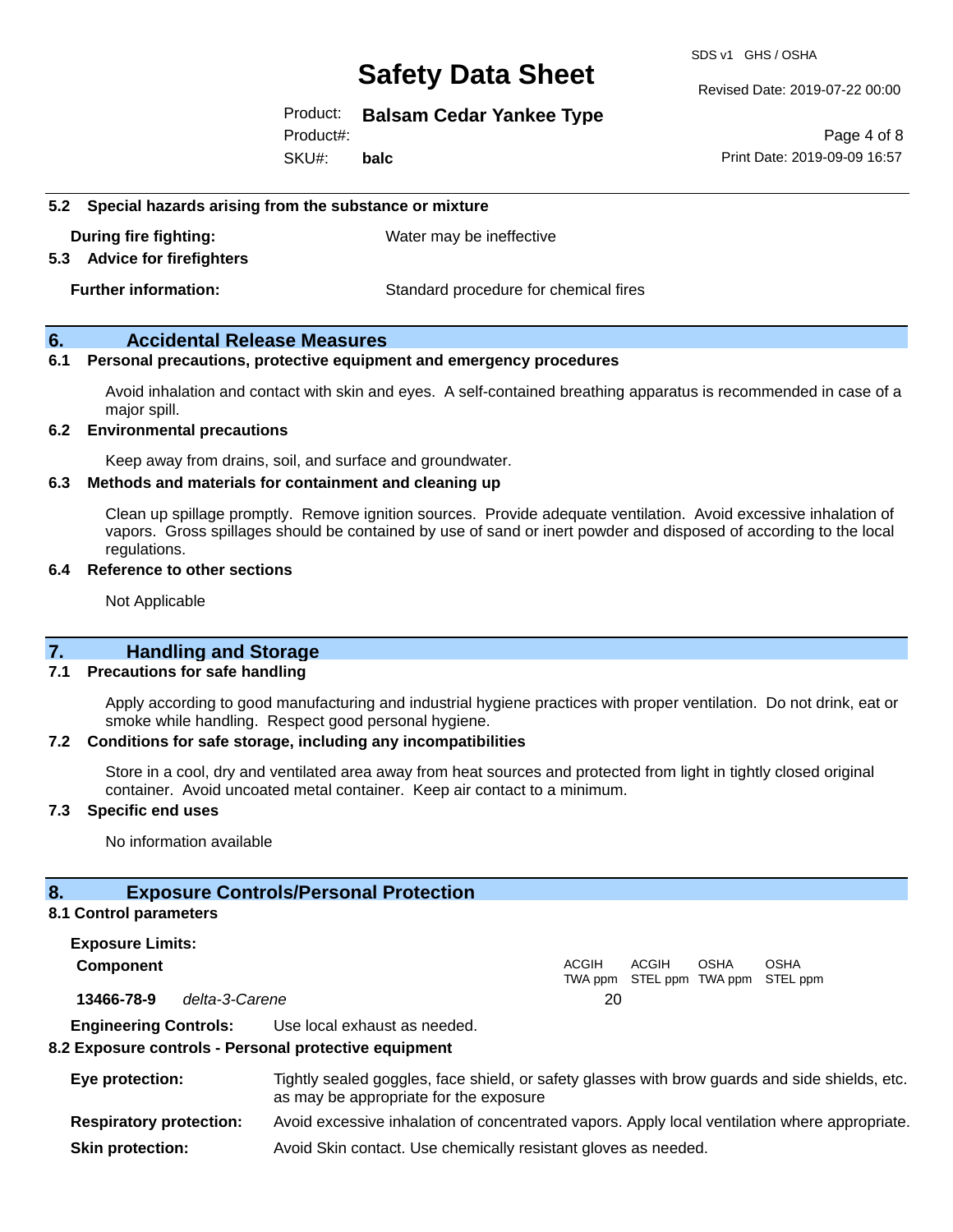SDS v1 GHS / OSHA

Revised Date: 2019-07-22 00:00

Product: **Balsam Cedar Yankee Type** SKU#: Product#: **balc**

Page 5 of 8 Print Date: 2019-09-09 16:57

## **9. Physical and Chemical Properties**

#### **9.1 Information on basic physical and chemical properties**

| <b>Appearance:</b>           | Liquid                                 |
|------------------------------|----------------------------------------|
| Odor:                        | Conforms to Standard                   |
| Color:                       | Nearly Colorless to Yellow Tint (G0-1) |
| <b>Viscosity:</b>            | Liquid                                 |
| <b>Freezing Point:</b>       | Not determined                         |
| <b>Boiling Point:</b>        | Not determined                         |
| <b>Melting Point:</b>        | Not determined                         |
| <b>Flashpoint (CCCFP):</b>   | 193 F (89.44 C)                        |
| <b>Auto flammability:</b>    | Not determined                         |
| <b>Explosive Properties:</b> | None Expected                          |
| <b>Oxidizing properties:</b> | None Expected                          |
| Vapor Pressure (mmHg@20 C):  | 0.0573                                 |
| %VOC:                        | 0.06                                   |
| Specific Gravity @ 25 C:     | 1.0360                                 |
| Density @ 25 C:              | 1.0330                                 |
| Refractive Index @ 20 C:     | 1.5190                                 |
| Soluble in:                  | Oil                                    |

### **10. Stability and Reactivity**

| 10.1 Reactivity                         | None                                               |
|-----------------------------------------|----------------------------------------------------|
| <b>10.2 Chemical stability</b>          | Stable                                             |
| 10.3 Possibility of hazardous reactions | None known                                         |
| <b>10.4 Conditions to avoid</b>         | None known                                         |
| 10.5 Incompatible materials             | Strong oxidizing agents, strong acids, and alkalis |
| 10.6 Hazardous decomposition products   | None known                                         |

#### **11. Toxicological Information 11.1 Toxicological Effects**

Acute Toxicity Estimates (ATEs) based on the individual Ingredient Toxicity Data utilizing the "Additivity Formula"

| Acute toxicity - Oral - (Rat) mg/kg          | (LD50: 2048.6790) May be harmful if swallowed            |
|----------------------------------------------|----------------------------------------------------------|
| Acute toxicity - Dermal - (Rabbit) mg/kg     | (LD50: 3737.7984) May be harmful in contact with skin    |
| Acute toxicity - Inhalation - (Rat) mg/L/4hr | (LD50: 130.9285) May be harmful if inhaled               |
| <b>Skin corrosion / irritation</b>           | May be harmful if inhaled                                |
| Serious eye damage / irritation              | Not classified - the classification criteria are not met |
| <b>Respiratory sensitization</b>             | Not classified - the classification criteria are not met |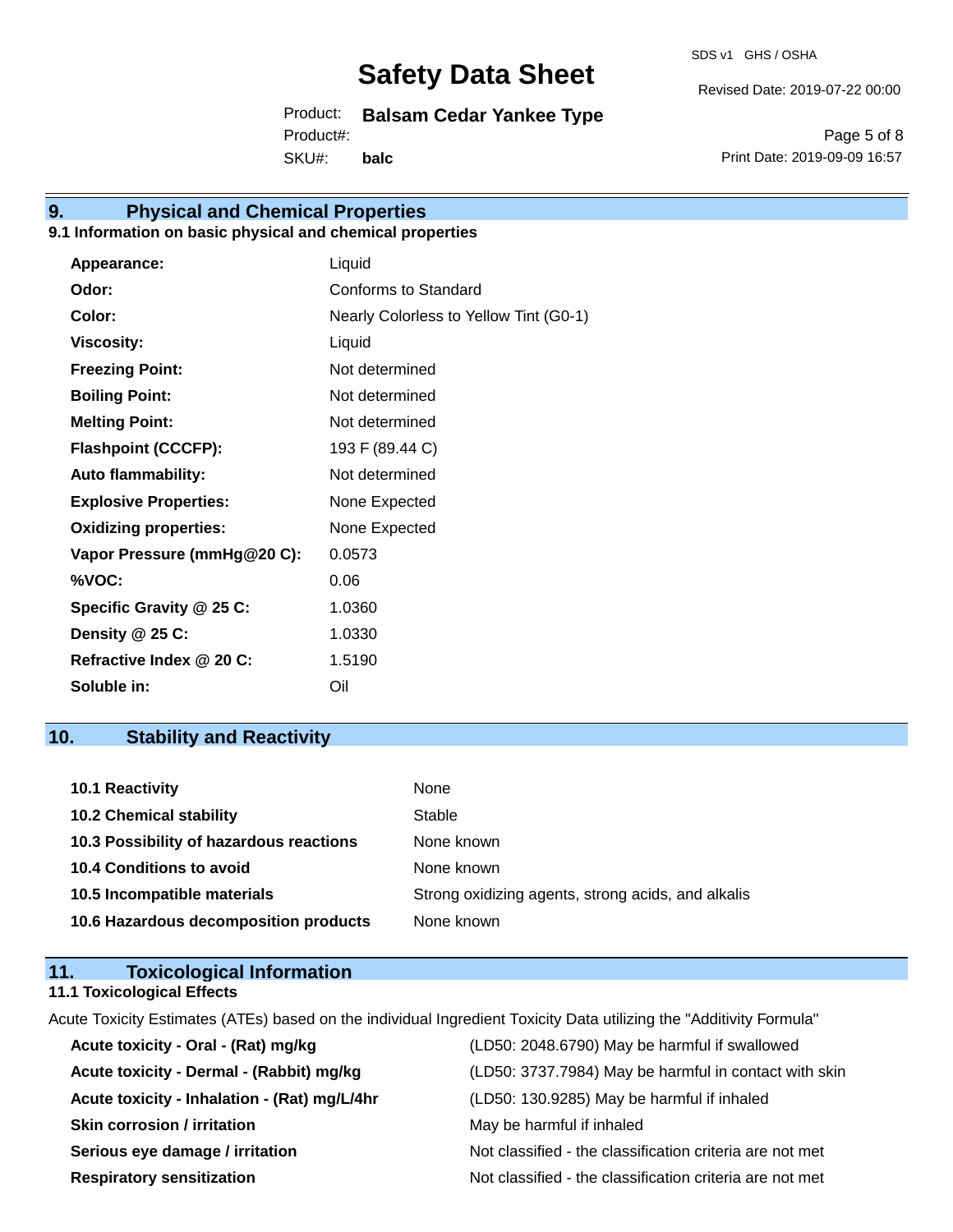SDS v1 GHS / OSHA

Revised Date: 2019-07-22 00:00

Product: **Balsam Cedar Yankee Type**

SKU#: Product#: **balc**

Page 6 of 8 Print Date: 2019-09-09 16:57

| <b>Skin sensitization</b>                          | May cause an allergic skin reaction                      |
|----------------------------------------------------|----------------------------------------------------------|
| <b>Germ cell mutagenicity</b>                      | Not classified - the classification criteria are not met |
| Carcinogenicity                                    | Not classified - the classification criteria are not met |
| <b>Reproductive toxicity</b>                       | Not classified - the classification criteria are not met |
| Specific target organ toxicity - single exposure   | Not classified - the classification criteria are not met |
| Specific target organ toxicity - repeated exposure | Not classified - the classification criteria are not met |
| <b>Aspiration hazard</b>                           | Not classified - the classification criteria are not met |

| <b>Ecological Information</b><br>12. |                                                 |  |  |  |
|--------------------------------------|-------------------------------------------------|--|--|--|
| <b>12.1 Toxicity</b>                 |                                                 |  |  |  |
| <b>Acute acquatic toxicity</b>       | Very Toxic to aquatic life                      |  |  |  |
| <b>Chronic acquatic toxicity</b>     | Toxic to aquatic life with long lasting effects |  |  |  |
| <b>Toxicity Data on soil</b>         | no data available                               |  |  |  |
| <b>Toxicity on other organisms</b>   | no data available                               |  |  |  |
| 12.2 Persistence and degradability   | no data available                               |  |  |  |
| 12.3 Bioaccumulative potential       | no data available                               |  |  |  |
| 12.4 Mobility in soil                | no data available                               |  |  |  |
| 12.5 Other adverse effects           | no data available                               |  |  |  |
|                                      |                                                 |  |  |  |

#### **13. Disposal Conditions**

#### **13.1 Waste treatment methods**

Do not allow product to reach sewage systems. Dispose of in accordance with all local and national regulations. Send to a licensed waste management company.The product should not be allowed to enter drains, water courses or the soil. Do not contaminate ponds, waterways or ditches with chemical or used container.

### **14. Transport Information**

| <b>Marine Pollutant</b>                                       | Yes. Ingredient of greatest environmental impact:<br>120-51-4 : (50 - 60 %) : Benzyl Benzoate |              |                                     |                 |               |
|---------------------------------------------------------------|-----------------------------------------------------------------------------------------------|--------------|-------------------------------------|-----------------|---------------|
| <b>Regulator</b>                                              |                                                                                               | <b>Class</b> | <b>Pack Group</b>                   | <b>Sub Risk</b> | UN-nr.        |
| U.S. DOT (Non-Bulk)                                           |                                                                                               |              | Not Regulated - Not Dangerous Goods |                 |               |
| <b>Chemicals NOI</b>                                          |                                                                                               |              |                                     |                 |               |
| <b>ADR/RID (International Road/Rail)</b>                      |                                                                                               |              |                                     |                 |               |
| <b>Environmentally Hazardous</b><br>Substance, Liquid, n.o.s. |                                                                                               | 9            | Ш                                   |                 | UN3082        |
| <b>IATA (Air Cargo)</b>                                       |                                                                                               |              |                                     |                 |               |
| <b>Environmentally Hazardous</b><br>Substance, Liquid, n.o.s. |                                                                                               | 9            | Ш                                   |                 | <b>UN3082</b> |
| IMDG (Sea)                                                    |                                                                                               |              |                                     |                 |               |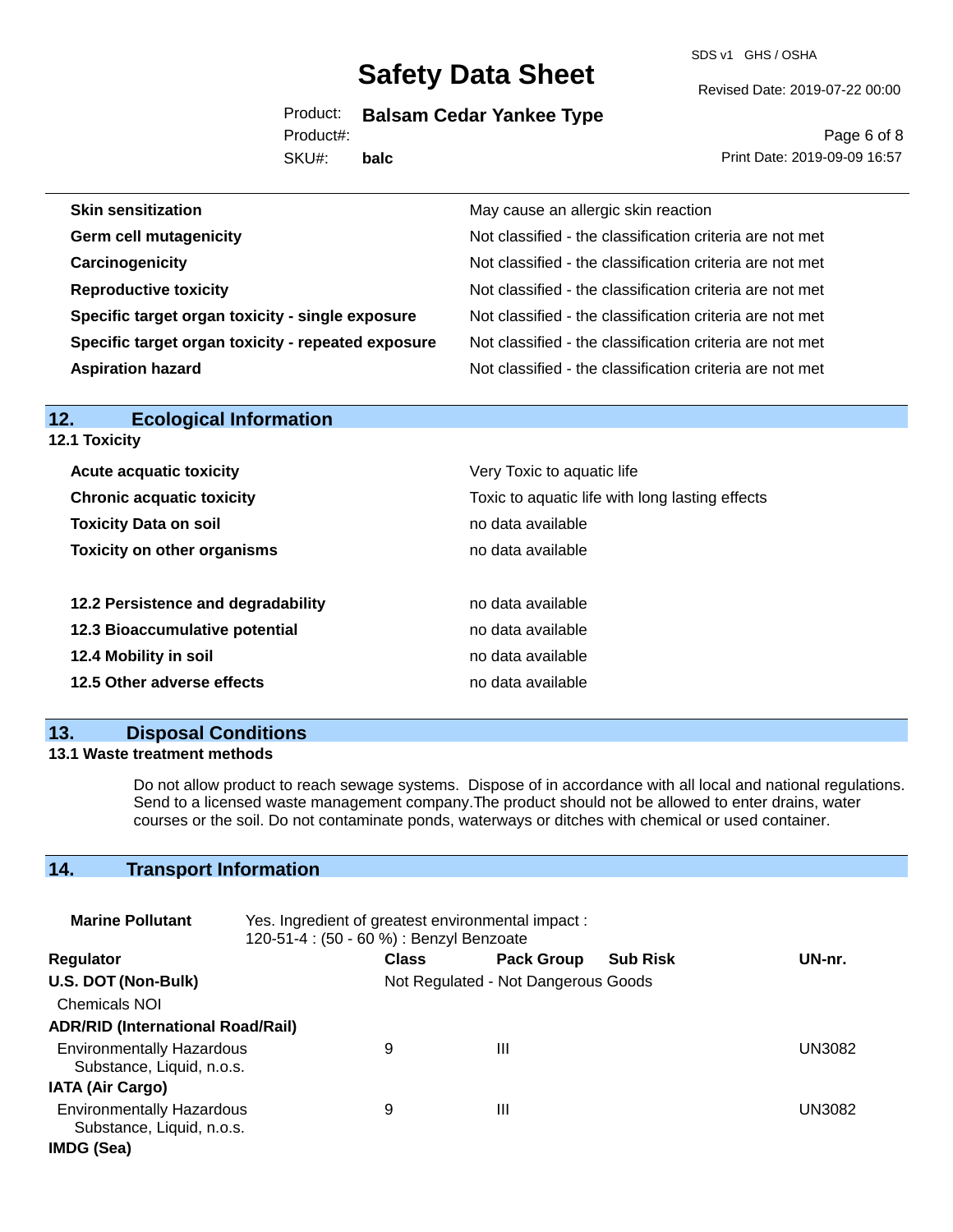SDS v1 GHS / OSHA

Revised Date: 2019-07-22 00:00

|  | Product: Balsam Cedar Yankee Type |  |  |  |
|--|-----------------------------------|--|--|--|
|--|-----------------------------------|--|--|--|

Product#:

SKU#: **balc**

Page 7 of 8 Print Date: 2019-09-09 16:57

| <b>Environmentally Hazardous</b><br>Substance, Liquid, n.o.s.                    |                               |                                   | 9 | Ш                               | UN3082                                                                                                          |
|----------------------------------------------------------------------------------|-------------------------------|-----------------------------------|---|---------------------------------|-----------------------------------------------------------------------------------------------------------------|
| 15.<br><b>U.S. Federal Regulations</b>                                           | <b>Regulatory Information</b> |                                   |   |                                 |                                                                                                                 |
| <b>TSCA (Toxic Substance Control Act)</b><br>40 CFR(EPCRA, SARA, CERCLA and CAA) |                               |                                   |   |                                 | All components of the substance/mixture are listed or exempt<br>This product contains NO components of concern. |
| <b>U.S. State Regulations</b>                                                    |                               |                                   |   |                                 |                                                                                                                 |
| <b>California Proposition 65 Warning</b>                                         |                               |                                   |   |                                 | This product contains the following components:                                                                 |
|                                                                                  |                               | 123-35-3(NF 204-622-5 0.01 - 0.1% |   | beta-Myrcene (Natural Source)   |                                                                                                                 |
| $93 - 15 - 2$                                                                    | $202 - 223 - 0 \leq 3$ ppm    |                                   |   | Methyl Eugenol (Natural Source) |                                                                                                                 |
| <b>Canadian Regulations</b>                                                      |                               |                                   |   |                                 |                                                                                                                 |
| <b>DSL</b>                                                                       |                               |                                   |   | components are NOT on the List: | 100.00% of the components are listed or exempt. The following                                                   |
| 149713-23-5                                                                      |                               | $\leq$ 3 ppm                      |   |                                 | 2H-Pyran, tetrahydro-4-methyl-2-phenyl-,(2R,4S)-rel                                                             |

### **16. Other Information**

#### **GHS H-Statements referred to under section 3 and not listed in section 2**

| H226 : Flammable liquid and vapour                       | H302 : Harmful if swallowed                                    |
|----------------------------------------------------------|----------------------------------------------------------------|
| H304 : May be fatal if swallowed and enters airways      | H315 : Causes skin irritation                                  |
| H317 : May cause an allergic skin reaction               | H319 : Causes serious eye irritation                           |
| H320 : Causes eye irritation                             | H401 : Toxic to aquatic life                                   |
| H402 : Harmful to aquatic life                           | H410 : Very toxic to aquatic life with long lasting<br>effects |
| H412 : Harmful to aquatic life with long lasting effects |                                                                |
| <b>Total Fractional Values</b>                           |                                                                |
| (TFV) Risk                                               | (TFV) Risk                                                     |
| (42.70) Aquatic Chronic Toxicity, Category 3             | (38.19) Acute Toxicity Inhalation, Category 5                  |
| (4.26) Aquatic Chronic Toxicity, Category 2              | (2.84) Skin Corrosion/Irritation, Category 3                   |
| (2.45) Aquatic Chronic Toxicity, Category 4              | (2.44) Acute Toxicity Oral, Category 5                         |
| (2.30) Aquatic Acute Toxicity, Category 1                | (2.30) Sensitization, Skin, Category 1                         |
| (2.16) Sensitization, Skin, Category 1B                  | (1.34) Acute Toxicity Dermal, Category 5                       |

#### Remarks

This safety data sheet is based on the properties of the material known to Wellington Fragrance at the time the data sheet was issued. The safety data sheet is intended to provide information for a health and safety assessment of the material and the circumstances, under which it is packaged, stored or applied in the workplace. For such a safety assessment Wellington Fragrance holds no responsibility. This document is not intended for quality assurance purposes.